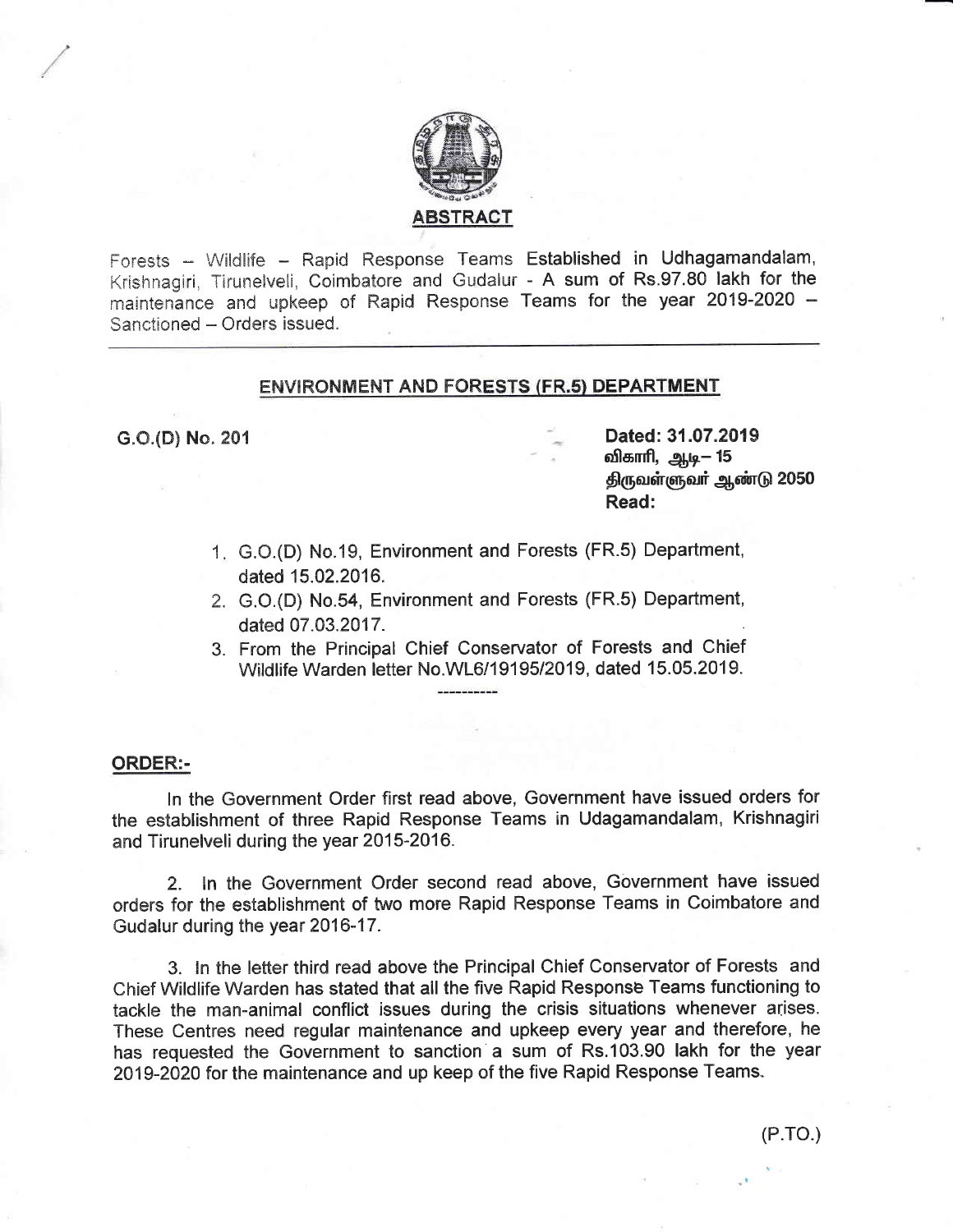4. The Government after careful examination of the proposal of the Principal Chief Conservator of Forests and Chief Wildlife Warden accord financial sanction for a sum of Rs.97.80 lakh (Rupees Ninety Seven lakh and eighty thousand only) for the maintenance and upkeep of the five Rapid Response Teams for the year 2019-2020 as detailed below:-

|                          | Contingency, maintenance of<br>equipment/Uniforms Rs.3.00 lakh<br>per team | Rs.15 lakhs<br>(For five Teams) |
|--------------------------|----------------------------------------------------------------------------|---------------------------------|
| $\overline{2}$           | Wages Rs.12 lakhs per team                                                 | Rs.60 lakh<br>(For five Teams)  |
| 3                        | Feeding charges                                                            | 15.00 lakh                      |
| $\overline{\mathcal{A}}$ | Allowances                                                                 | 2.4 lakh                        |
| 5                        | Fuel                                                                       | 5.40 lakh                       |
|                          | Total                                                                      | 97.80 lakh                      |

5. The expenditure sanctioned in para 4 above shall be debited to the following head of account:-

> 2406 FORESTRY AND WILD LIFE - 02 Environmental Forestry and Wild Life - 110 Wild Life Preservation. State's Expenditure -AO Establishment of Rapid Response Team.

| Sub-<br>Detailed<br>$\prime$<br>detailed | DPC - Old      | Amount     | <b>IFHRM DPC</b>     |
|------------------------------------------|----------------|------------|----------------------|
| 01 Salaries $-04$                        | 2406 02 110    | 2.40 lakh  | 2406-02-110-AO-30104 |
| Other Allowances                         | AO 0147        |            |                      |
| 05 Office                                | 110<br>2406 02 | 12.50 lakh | 2406-02-110-AO-30502 |
| Expenses $-02$                           | AO 0521        |            |                      |
| Other                                    |                |            |                      |
| Contingencies                            |                |            |                      |
| 18 Maintenance -                         | 2406 02 110    | 60.00 lakh | 2406-02-110-AO-31804 |
| 04 Wages                                 | AO 1842        |            |                      |
| 45 Petroleum, Oil                        | 2406 02 110    | 5.40 lakh  | 2406-02-110-AO-34501 |
| and Lubricant                            | AO 4509        |            |                      |
| Clothing,<br>46 —                        | 2406 02 110    | 2.50 lakh  | 2406-02-110-AO-34601 |
| Tentage<br>and                           | AO 4607        |            |                      |
| <b>Stores</b>                            |                |            |                      |
| 67 Feeding                               | 2406 02<br>110 | 15.00 lakh | 2406-02-110-AO-36709 |
| Dietary Charges                          | AO 6794        |            |                      |
| $-09$ Others                             |                |            |                      |